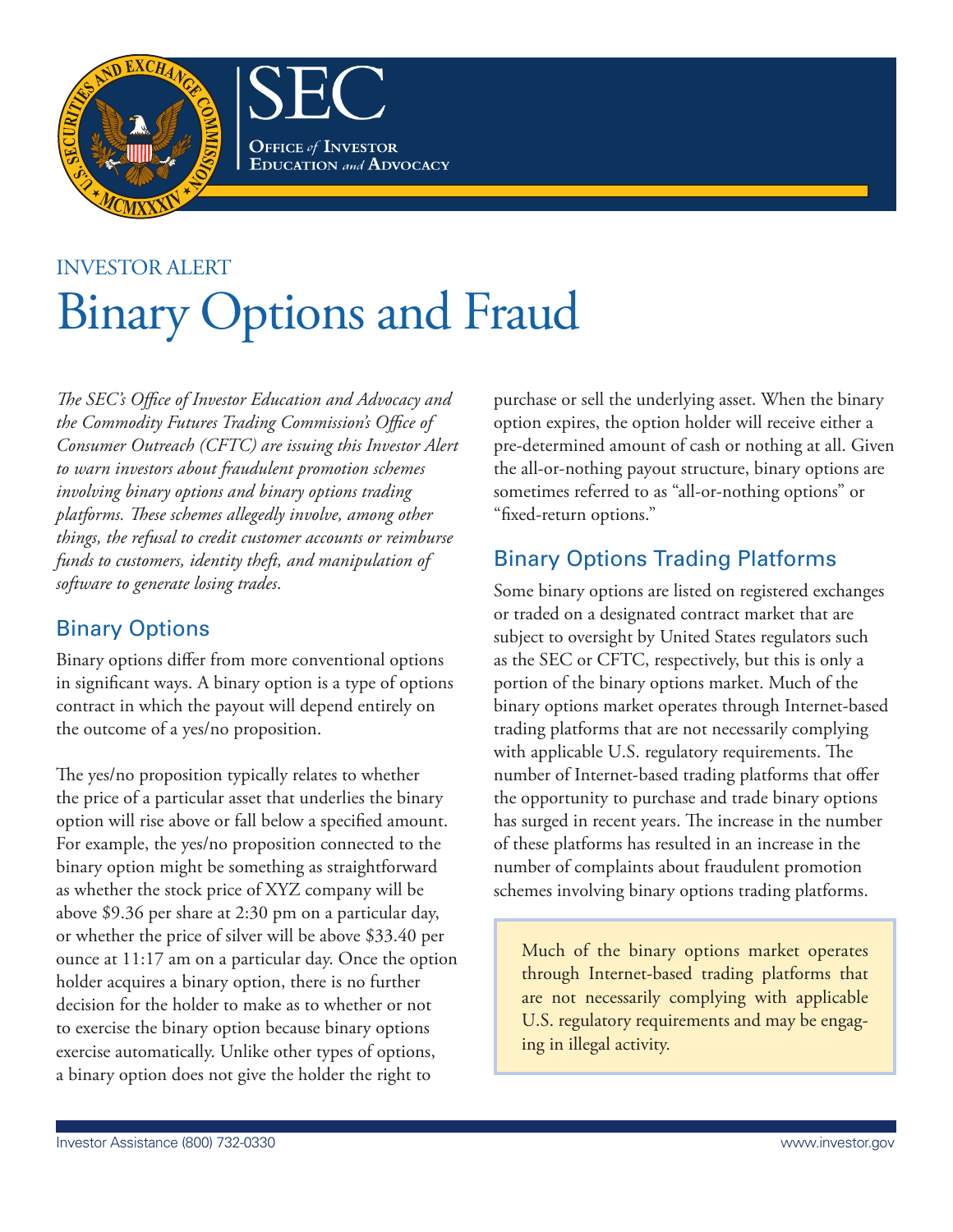typically, a binary options Internet-based trading platform will ask a customer to deposit a sum of money to buy a binary option call or put contract. For example, a customer may be asked to pay \$50 for a binary option contract that promises a 50% return if the stock price of XYZ company is above \$5 per share when the option expires.

If the outcome of the yes/no proposition (in this case, that the share price of XYZ company will be above \$5 per share at the specified time) is satisfied and the customer is entitled to receive the promised return, the binary option is said to expire "*in the money*." If, however, the outcome of the yes/no proposition is not satisfied, the binary option is said to expire "*out of the money*," and the customer may lose the entire deposited sum.

There are variations of binary option contracts in which a binary option that expires out of the money may entitle the customer to receive a refund of some small portion of the deposit—for example, 5%—but that is not typically the case.

In fact, some binary options Internet-based trading platforms may overstate the average return on investment by advertising a higher average return on investment than a customer should expect, given the payout structure. For instance, in the example above, assuming a 50/50 chance of winning, the payout structure has been designed in such a way that the expected return on investment is actually *negative*, resulting in a *net loss* to the customer. This is because the consequence if the option expires out of the money (approximately a 100% loss) significantly outweighs the payout if the option expires in the money (approximately a 50% gain). In other words, in the example above, an investor could expect, on average, to lose money.

#### Investor Complaints Relating to Platforms Fraudulent Binary Options Trading

The SEC and CFTC have received numerous complaints of fraud associated with websites that offer an opportunity to buy or trade binary options through Internet-based trading platforms. The complaints fall into at least three categories: refusal to credit customer accounts or reimburse funds to customers; identity theft; and manipulation of software to generate losing trades.

The first category of alleged fraud involves the refusal of certain Internet-based binary options trading platforms to credit customer accounts or reimburse funds after accepting customer money. These complaints typically involve customers who have deposited money into their binary options trading account and who are then encouraged by "brokers" over the telephone to deposit additional funds into the customer account. When customers later attempt to withdraw their original deposit or the return they have been promised, the trading platforms allegedly cancel customers' withdrawal requests, refuse to credit their accounts, or ignore their telephone calls and emails.

The second category of alleged fraud involves identity theft. For example, some complaints allege that certain Internet-based binary options trading platforms may be collecting customer information such as credit card and driver's license data for unspecified uses. If a binary options Internet-based trading platform requests photocopies of your credit card, driver's license, or other personal data, do not provide the information.

The third category of alleged fraud involves the manipulation of the binary options trading software to generate losing trades. These complaints allege that the Internet-based binary options trading platforms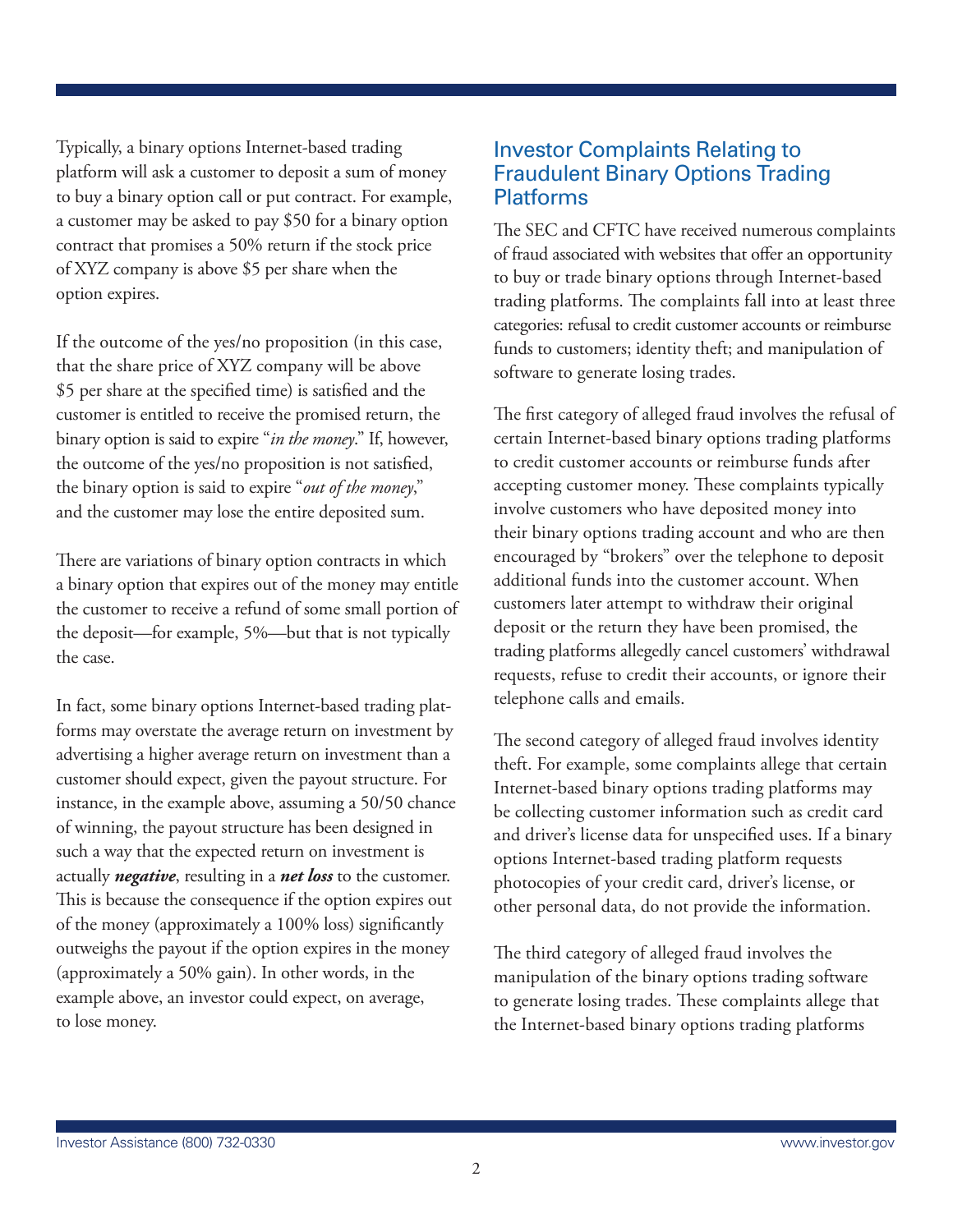manipulate the trading software to distort binary options prices and payouts. For example, when a customer's trade is "winning," the countdown to expiration is extended arbitrarily until the trade becomes a loss.

#### Unregistered Transactions, Operations, Broker-Dealers, or Trading Exchanges; Illegal Options Transactions

In addition to ongoing fraudulent activity, many binary options trading platforms may be operating in violation of other applicable laws and regulations, including certain registration and regulatory requirements of the SEC and CFTC, as described below.

#### Certain Registration and Regulatory Requirements of the SEC

For example, some binary options may be securities. Under the federal securities laws, a company may not lawfully offer or sell securities unless the offer and sale have been registered with the SEC or an exemption from such registration applies. For example, if the terms of a binary option contract provide for a specified return based on the price of a company's securities, the binary option contract is a security and may not be offered or sold without registration, unless an exemption from registration is available. *If there is no registration or exemption, then the offer or sale of the binary option to you would be illegal*.

If any of the products offered by binary options trading platforms are security-based swaps, additional requirements will apply.

In addition, some binary options trading platforms may be operating as *unregistered broker-dealers*. A person who engages in the business of effecting securities transactions for the accounts of others in the U.s.

generally must register with the seC as a broker-dealer. If a binary options trading platform is offering to buy or sell securities, effecting transactions in securities, and/or receiving transaction-based compensation (such as commissions), it likely should be registered with the SEC. To determine whether a particular trading platform is registered with the SEC as a broker-dealer, visit the [FInrA BrokerCheck](http://www.sec.gov/cgi-bin/goodbye.cgi?www.finra.org/brokercheck) website (*[www.finra.org/](http://www.sec.gov/cgi-bin/goodbye.cgi?www.finra.org/brokercheck) [investors/toolscalculators/brokercheck/](http://www.sec.gov/cgi-bin/goodbye.cgi?www.finra.org/brokercheck)*).

some binary options trading platforms may also be operating as *unregistered securities exchanges*. This would be the case if they matched orders in securities of multiple buyers and sellers using established nondiscretionary methods. However, there are cases where a registered broker-dealer with a trading system or platform may legitimately have no obligation to register as an exchange.

#### Certain Registration and Regulatory Requirements of the CFTC

It is **illegal** for entities to solicit, accept offers, offer to or enter into commodity options transactions (for example, foreign currencies, metals such as gold and silver, and agricultural products such as wheat or corn) with U.S. citizens, unless those options transactions are conducted on a designated contract market, an exempt board of trade, or a *bona fide* foreign board of trade, or are conducted with U.s. customers who have a net worth that exceeds \$5 million.

To date, only one entity that offers binary options has been granted status as a designated contract market the North American Derivatives Exchange, Inc. All other entities that are offering binary options that are commodity options transactions are doing so illegally.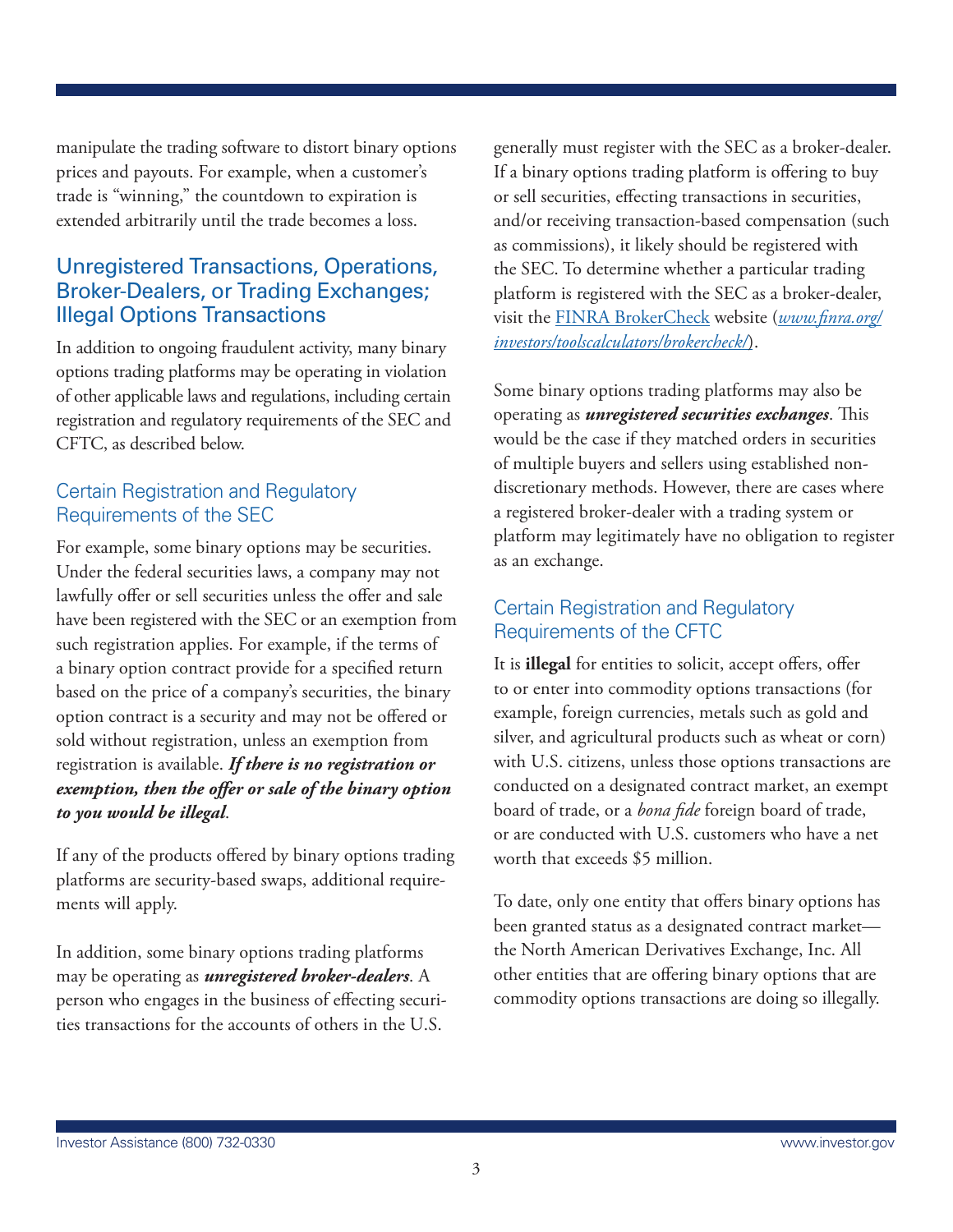Further, entities that solicit or accept orders for commodity options transactions and accept, among other things, money to margin, guarantee, or secure the commodity options transactions must register as a **Futures Commission Merchant**. Entities that act as the counterparty (that is, they take the other side of the transaction from the customer as opposed to matching orders) for foreign currency options transactions for customers with a net worth of less than \$5 million must register as a **Retail Foreign Exchange Dealer**.

Because of their lack of compliance with applicable laws, if you purchase binary options offered by persons or entities that are not registered with or subject to the oversight of a U.S. regulator, *you may not have the full benefit of the safeguards of the federal securities and commodities laws that have been put in place to protect investors, as some safeguards and remedies are available only in the context of registered offerings*. In addition, individual investors may not be able to pursue, on their own, some remedies that are available for unregistered offerings.

#### Final Words

- Remember—much of the binary options market operates through Internet-based trading platforms that are not necessarily complying with applicable U.S. regulatory requirements and may be engaging in illegal activity.
- Do not invest in something that you do not understand. If you cannot explain the investment opportunity in a few words and in an understandable way, you may need to reconsider the potential investment.
- Before investing in binary options, you should take the following precautions:
- Check to see if the binary options trading platform has registered the offer and sale of the product with the SEC. Registration provides investors access to key information about the terms of the product being offered. You can use [EDGAR](www.sec.gov/edgar.shtml) (*[www.sec.gov/edgar/searchedgar/](www.sec.gov/edgar.shtml) [webusers.htm](www.sec.gov/edgar.shtml)*) to determine whether an issuer has registered the offer and sale of a particular product with the SEC.
- Check to see if the binary options trading platform itself is registered as an exchange. To determine whether the platform is registered as an exchange, you can check the SEC website regarding [Exchanges](http://www.sec.gov/divisions/marketreg/mrexchanges.shtml) at *[www.sec.gov/divisions/](http://www.sec.gov/divisions/marketreg/mrexchanges.shtml) [marketreg/mrexchanges.shtml](http://www.sec.gov/divisions/marketreg/mrexchanges.shtml)*.
- Check to see if the binary options trading platform is a designated contract market. To determine whether an entity is a designated contract market, you can check the CFTC website at *[http://sirt.cftc.gov/SIRT/SIRT.aspx?Topic](http://sirt.cftc.gov/SIRT/SIRT.aspx?Topic=TradingOrganizations&implicit=true&type=DCM&CustomColumnDisplay=TTTTTTTT) [=TradingOrganizations&implicit=true&type=DC](http://sirt.cftc.gov/SIRT/SIRT.aspx?Topic=TradingOrganizations&implicit=true&type=DCM&CustomColumnDisplay=TTTTTTTT) [M&CustomColumnDisplay=TTTTTTTT](http://sirt.cftc.gov/SIRT/SIRT.aspx?Topic=TradingOrganizations&implicit=true&type=DCM&CustomColumnDisplay=TTTTTTTT).*
- Finally, before investing, check out the registration status and background of any firm or financial professional you are considering dealing with at [FINRA BrokerCheck](http://www.sec.gov/cgi-bin/goodbye.cgi?www.finra.org/brokercheck) (*[www.finra.org/investors/tools](http://www.sec.gov/cgi-bin/goodbye.cgi?www.finra.org/brokercheck)  [calculators/brokercheck/](http://www.sec.gov/cgi-bin/goodbye.cgi?www.finra.org/brokercheck)*) and [BASIC Search](http://sec.gov/cgi-bin/goodbye.cgi?www.nfa.futures.org/basicnet/) (*[www.](http://sec.gov/cgi-bin/goodbye.cgi?www.nfa.futures.org/basicnet/) [nfa.futures.org/basicnet](http://sec.gov/cgi-bin/goodbye.cgi?www.nfa.futures.org/basicnet/)*), the National Futures Association Background Affiliation Status Information Center. If you cannot verify that they are registered, don't trade with them, don't give them any money, and don't share your personal information with them.